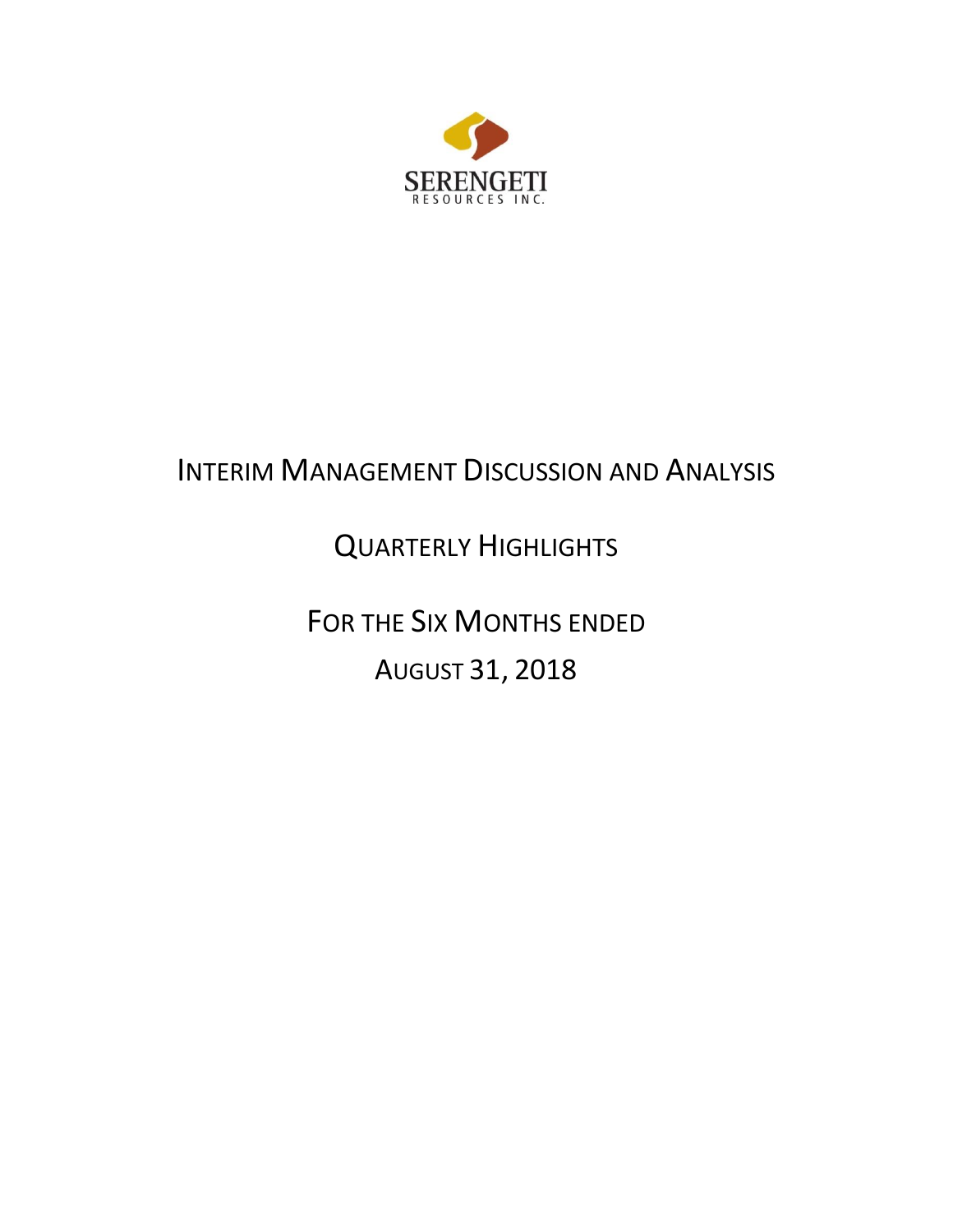### **INTRODUCTORY COMMENT**

Serengeti Resources Inc. is a junior mineral exploration company listed on the TSX Venture Exchange under the trading symbol "SIR". The Company's exploration strategy emphasizes copper-gold projects in the Quesnel Trough of British Columbia, including the advancement of Kwanika – its principal resource-stage property, which is now held indirectly through its majority shareholding in Kwanika Copper Corporation, a related joint venture company. This Management Discussion and Analysis ("MD&A") is dated October 29, 2018 and discloses specified information up to that date. Serengeti is classified as a "venture issuer" for the purposes of National Instrument 51-102. This MD&A should be read in conjunction with the Company's condensed consolidated interim financial statements for the six-month period ended August 31, 2018, which are prepared in accordance with International Financial Reporting Standards as issued by the IASB applicable to interim financial statements.

Throughout this report we refer from time to time to "Serengeti", "the Company", "we", "us", "our" or "its". All these terms are used in respect of Serengeti Resources Inc. which is the reporting issuer in this document. *We recommend that readers consult the "Cautionary Statements" on the last page of this report.*

During the six months ended August 31, 2018, Serengeti had two principal areas of focus: advancement of its flagship Kwanika copper-gold resource-stage project located in British Columbia and maintenance of its extensive portfolio of properties in the Quesnel Trough of British Columbia.

# **HIGHLIGHTS**

# **FINANCIAL CONDITION**

We ended the fiscal quarter with a working capital position of \$625,224 compared to \$315,740 at February 28, 2018. The aggregate improvement in the working capital measure was \$309,484. The increase in working capital is due to the deferred revenue recognized in the current period on the Kwanika project, based on the 10% operator fee.

During May and June 2018, Company carried out a warrant exercise incentive program (the "Incentive Program") designed to encourage the early exercise of up to 3,306,000 of its outstanding unlisted warrants (the "Warrants"). The Warrants, exercisable at a price of \$0.15 per common share until August 5, 2018, were originally issued by the Company as part of a unit private placement financing which closed on August 5, 2016. Pursuant to the Incentive Program, the Company offered an inducement to each Warrant holder that exercised their Warrants during a 20 calendar-day early exercise period, by the issuance of one additional share purchase warrant for each warrant early exercised. Each new warrant (the "Incentive Warrant") entitled the holder to purchase one additional common share of the Company for a period of 18 months from the date of issuance of such Incentive Warrant, at a price of \$0.22. In connection with the Incentive Program, 2,200,000 warrants at an exercise price of \$0.15 were exercised for gross proceeds of \$330,000.

During the period ended August 31, 2018, 1,327,600 warrants at an exercise price of \$0.05 were exercised for gross proceeds of \$66,380 and 400,000 options at a weighted average exercise price of \$0.10 were exercised for gross proceeds of \$39,000.

Subsequent to the period ended August 31, 2018, 600,000 options were exercised for gross proceeds of \$42,750 and 129,800 warrants were exercised for gross proceeds of \$22,970.

The Company is in the process of completing a Preliminary Feasibility Study ("PFS") on its Kwanika property that is funded by its joint venture partner. In addition, the Company has sufficient cash on hand to fund operations for the next twelve months. The Company's continuation as a going concern is dependent upon successful completion of the Preliminary Feasibility Study on its Kwanika property and its ability to attain profitable operations to generate funds and/or its ability to raise equity capital or borrowings sufficient to meet its current and future obligations. Although the Company has been successful in the past in raising funds to continue operations, there is no assurance it will be able to do so in the future.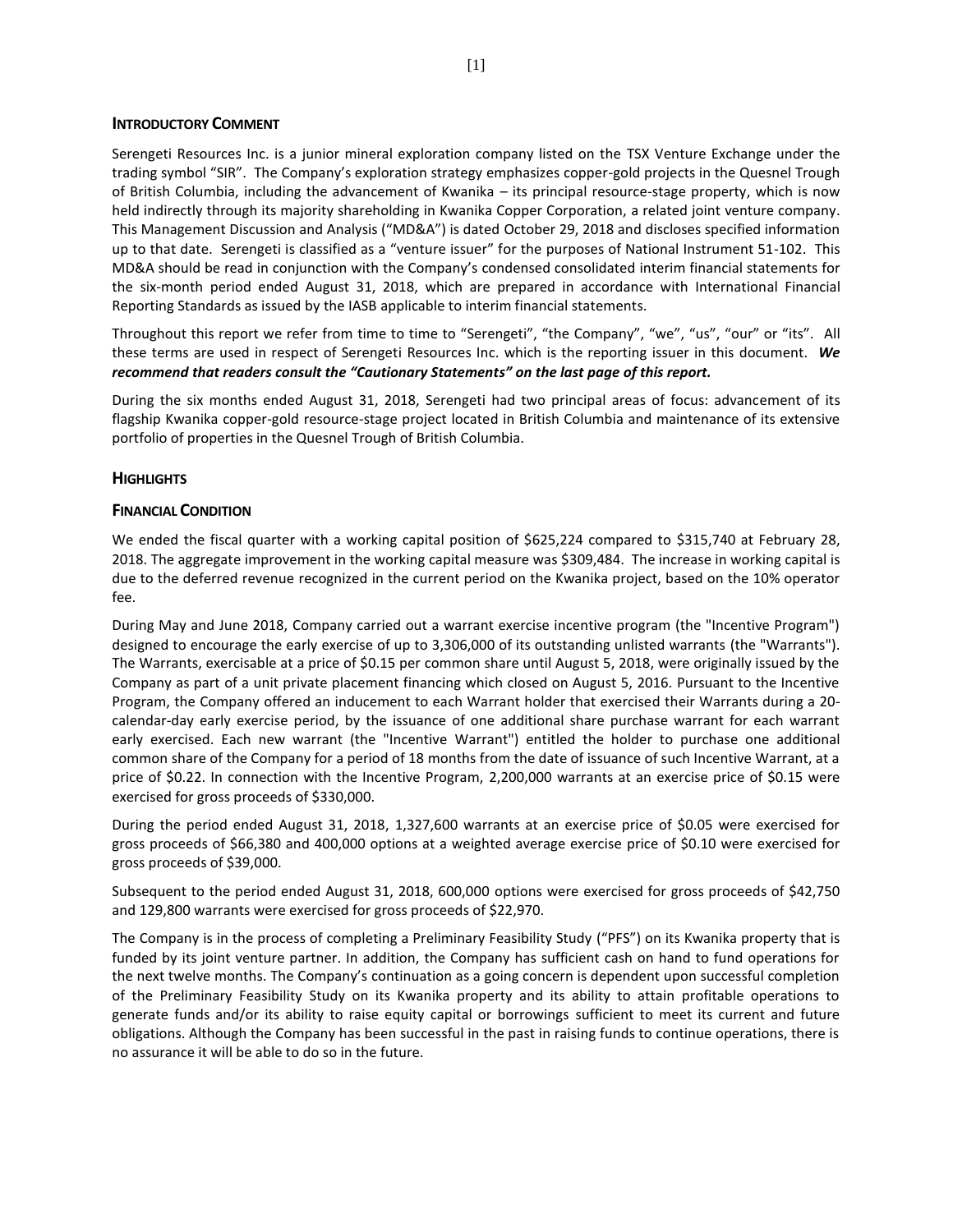# **FINANCIAL PERFORMANCE**

# **EXPENSES AND NET LOSS**

For the quarter ended August 31, 2018, the net loss was \$136,961 compared to \$153,766 for the quarter ended August 31, 2017, a decrease of \$16,805. The decrease is principally attributable to:

- Interest income of \$4,818 recorded in the current quarter;
- Other income of \$10,000 recorded in the current quarter related to the transfer of Portable Assessment Credits to Electrum Resource Corp.

For the six-month period ended August 31, 2018, the net loss was \$538,051 compared to \$268,938 for the period ended August 31, 2017, an increase of \$269,113. The increase is principally attributable to:

- Share-based payments expense of \$231,104 for the period ended August 31, 2018, related to the issue of 1,800,000 stock options in the current period;
- An increase of \$24,015 in project investigation costs;
- Director fees of \$25,000 incurred in the current period;

# **CASH FLOWS**

The Condensed Consolidated Interim Statements of Cash Flows shows that our net cash position decreased by \$55,751 in the six-month period ended August 31, 2018. This decrease is attributable to \$311,190 of cash consumed in operations and \$168,594 for expenditures on exploration and evaluation assets. These cash outflows were largely offset by proceeds from the exercise of warrants and stock options for net cash proceeds of \$424,033.

### **LIQUIDITY AND CAPITAL RESOURCES**

Our working capital position is addressed above in the section Financial Condition and we believe we have adequate working capital to conduct our operations for the balance of the current fiscal year. We are in a position to meet our current obligations as they become due.

### **MAJOR OPERATING MILESTONES**

### **Joint Venture – Kwanika Copper Company**

On November 24, 2017, Serengeti completed a transaction whereby Serengeti, POSCO DAEWOO Company ("PDC") and Kwanika Copper Company ("KCC") (formerly known as Daewoo Minerals Canada Company) signed a definitive joint venture agreement (the "JVA") for the exploration and development of the Kwanika property (the "Project"). Pursuant to the JVA, the respective interests of Serengeti and PDC in the Project have been transferred to KCC, which will serve as the vehicle for the joint venture.

Key terms of the JVA and KCC structure include the following:

- PDC contributed a total of \$8.2 million in cash and holds 8,200,000 million common shares of KCC (representing 35% of the total issued shares of KCC).
- Serengeti contributed the Kwanika property, in exchange for 15,228,571 common shares of KCC (representing 65% of the total issued shares of KCC).
- Serengeti retains operatorship of the Project and is entitled to receive a \$700,000 operator's fee as the first disbursement from the Project funding.
- The Board of Directors of KCC consists of five individuals, three appointed by Serengeti and two appointed by PDC.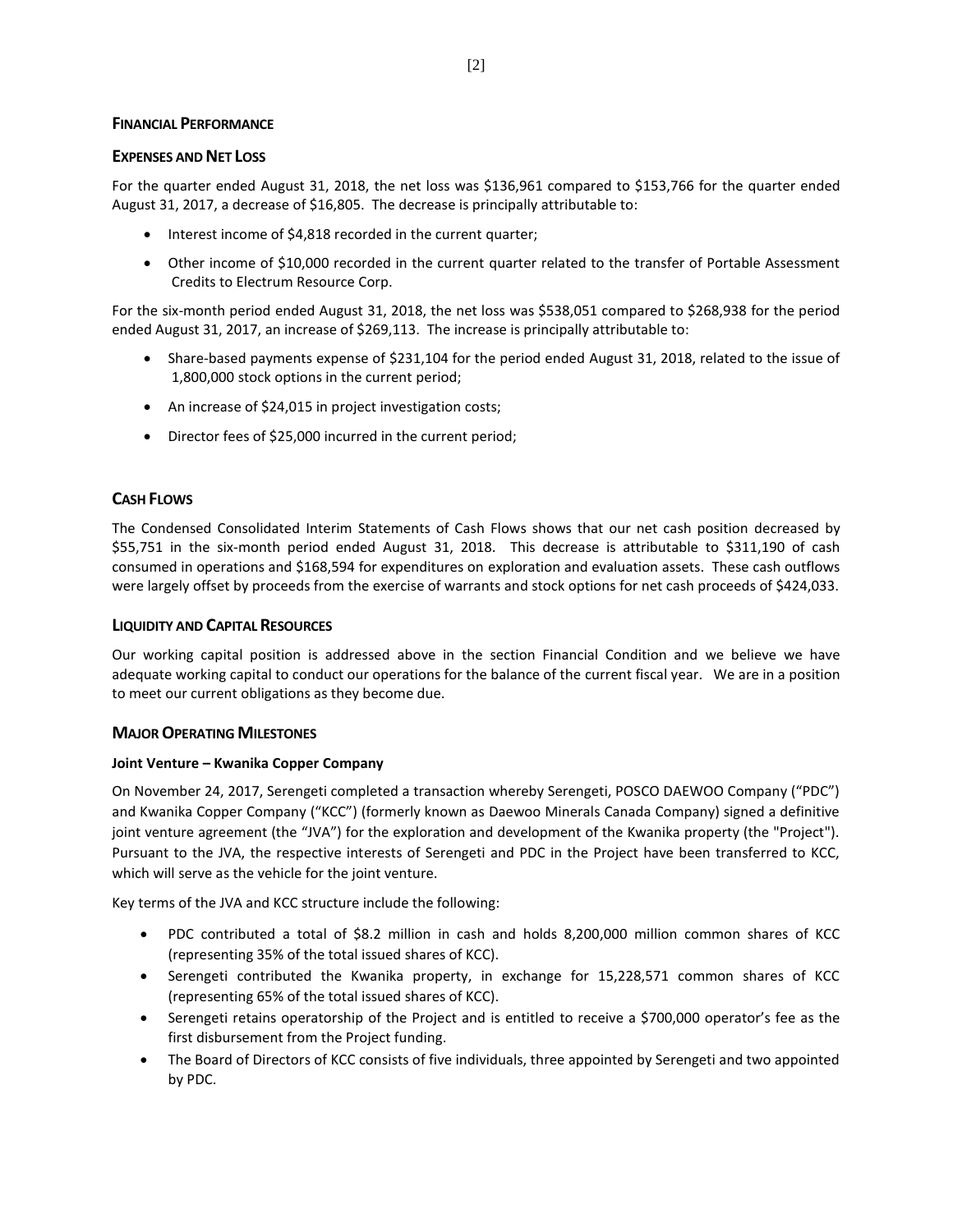#### **Kwanika Project Activity**

A Preliminary Economic Assessment (PEA) was completed by Moose Mountain Technical Services on April 3, 2017 and an independent NI 43-101 compliant Technical Report was posted on SEDAR on April 28, 2017. The PEA evaluated a 15,000 tonne per day combined open pit and underground mining operation, centered on the highestgrade portion of the Central and South Zones on the Kwanika property. A summary of the results of the project evaluated in the PEA is as follows:

| Category                                          |    | <b>Units</b> | <b>First 8 Years</b> | <b>LOM</b> |
|---------------------------------------------------|----|--------------|----------------------|------------|
| <b>Tonnes Milled</b>                              |    | Κt           | 43.201               | 78,855     |
| Average Grade                                     | Cu | %            | 0.466                | 0.381      |
|                                                   | Au | g/t          | 0.539                | 0.357      |
|                                                   | Ag | g/t          | 1.391                | 1.398      |
| <b>Metal Production</b>                           | Cu | M lbs        | 403.462              | 600.635    |
|                                                   | Au | Moz          | 0.561                | 0.673      |
|                                                   | Ag | Moz          | 1.449                | 2.659      |
| Throughput                                        |    | tpd          | 15,000               |            |
| Mine Life                                         |    | Yrs          | 15                   |            |
| Net Cash Cost of Production<br>$(C1)^*$ per lb Cu |    | US\$         | \$0.70               | \$1.20     |

*\* Net Direct Cash Cost (C1) is an industry standard measure that represents the cash cost incurred at each processing stage, from mining through to recoverable metal delivered to market, less net by-product credits.* 

*Direct Cash Costs cover: Mining, ore freight and milling costs; Mine-site administration and general expenses; Concentrate freight, smelting and smelter general and administrative costs; Marketing costs (freight and selling).*

| <b>Commodity Prices Assumed</b>               | US \$2.90/lb Cu<br>\$1270/oz Au<br>$$19.00 / oz$ Ag |  |  |  |  |  |
|-----------------------------------------------|-----------------------------------------------------|--|--|--|--|--|
| US\$/CDN\$                                    | 0.77                                                |  |  |  |  |  |
| <b>Initial CapEx</b>                          | CDN \$476 million                                   |  |  |  |  |  |
| <b>LOM Sustaining Capital</b>                 | CDN \$37 million                                    |  |  |  |  |  |
| <b>Cumulative Cash Flow (pretax/aftertax)</b> | CDN \$710 million / \$475 million                   |  |  |  |  |  |
| NPV at 5% (pretax/aftertax)                   | CDN \$411 million / \$255 million                   |  |  |  |  |  |
| NPV at 7% (pretax/aftertax)                   | CDN \$324 million / \$191 million                   |  |  |  |  |  |
| NPV at 8% (pretax/aftertax)                   | CDN \$286 million / \$163 million                   |  |  |  |  |  |
| NPV at 10% (pretax/aftertax)                  | CDN \$220 million / \$114 million                   |  |  |  |  |  |
| IRR (pretax/aftertax)                         | 21.1%/16.6%                                         |  |  |  |  |  |
| Payback (pretax/aftertax)                     | $3.7/4.0$ years                                     |  |  |  |  |  |

#### **2017 Project Base Case Economics:**

The PEA recommended advancing the project to a higher level of study leading to a PFS and eventually to a Feasibility Study. The immediate work will require field work and data gathering for Pre-Feasibility engineering and baseline environmental studies in preparation for consultation with First Nations, sustainability discussions with local stakeholders and preparations for permit applications with regulators. This will include additional drilling to improve the modelled resource classification, geotechnical drilling, starting long duration waste rock characterization studies, and background environmental field surveys.

The cost of this recommended program over a two-year time frame has been estimated at \$6,985,000 and KCC is, at the date of writing, proceeding with the advancement of a PFS for the project. On May 17, 2018, KCC and the Company announced that Merit Consultants International had been selected to lead a consortium of geotechnical, environmental, metallurgical, resource, open pit and underground mining, tailings/waste/water management,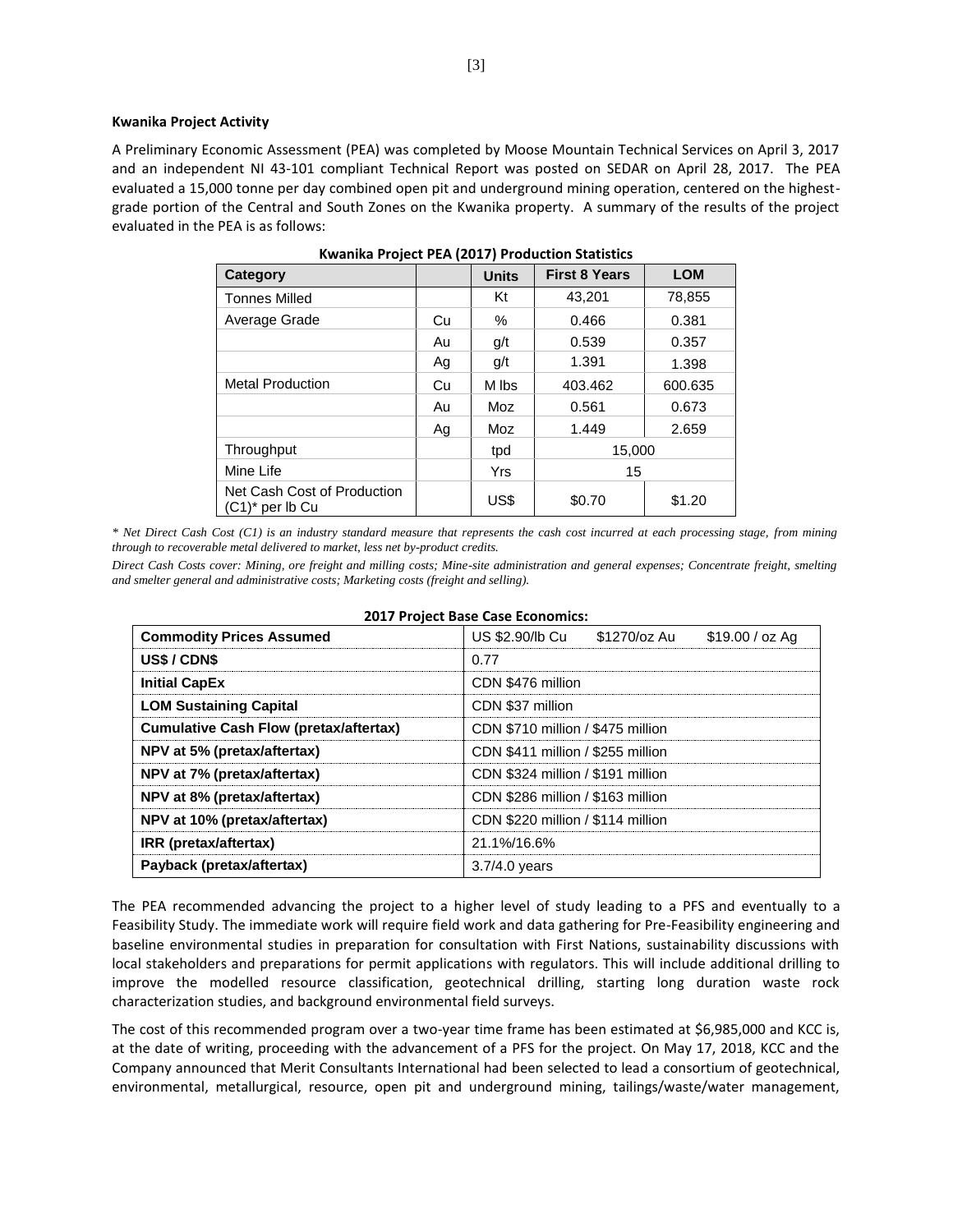hydrology and hydrogeology specialized consultants in the conduct of the PFS which is estimated to be completed in mid-2019.

On May 29, 2018, KCC announced that it had signed an exploration agreement with Takla Lake First Nation providing for communication protocols and mutually beneficial collaboration between KCC and Takla, thereby providing certainty to the Company as the Kwanika project advances through pre-feasibility.

On June 28, 2018, the Company announced that KCC had mobilized two diamond drills and technical crews to the Kwanika Copper Gold Project as part of the ongoing completion of the partner- funded PFS, expected in mid-2019. Approximately 8,000 meters of drilling was planned, including 6,600 meters in twelve holes in support of detailed open-pit and underground engineering design and resource upgrade drilling for the Central Zone, as well as deepening prior drill hole K-16-179 (which intercepted 59 metres grading 0.26% Cu and 0.29 g/t Au at 903 meters - SIR News Release dated September 22, 2016).

On September 11, 2018, the Company announced that KCC had completed the 2018 drilling program at Kwanika for total of 7,411 meters in 21 holes, as well as much of the field work directed at collecting engineering and environmental baseline work all related to the ongoing PFS on the property. On October 18, 2018, the results of the first holes of this program were released with the best intercept of 514 meters grading 0.64% copper and 0.80 g/t gold. Thirteen holes remain to be reported from this program at the date of this statement.

# **Other Projects**

On March 4, 2018, Serengeti announced an option agreement to acquire a 100% interest in the Atty property from Finlay Minerals Ltd. and a similar interest in the adjacent ATG property from Electrum Resource Corp. ("Electrum"). Combined with the Company's UDS property, Serengeti now controls 6800 Ha of highly prospective ground immediately adjacent to the Kemess mining district and a substantial program of drill target development is planned for the current field season.

On August 9, 2018 the Company announced that it had begun a field program on the Atty optioned property located adjacent to the Kemess Mine and on September 24, 2018 reported the results of that program the principal finding of which was the identification of a high priority drill target known as the Kemess East Offset target.

On September 27, 2018, Serengeti announced the results of a geophysical program conducted on the Croy Bloom property, the principal finding of which was the identification strong induced polarization anomaly lying below the limits of prior drilling on the Soup Ridge portion of the property, which holes encountered encouraging values of copper and gold; the new target is a high priority for future drill testing. During the period ended August 31, 2018, the Company acquired net smelter return royalties of 0.75% on each of the Thor Marmot and Deer Lake Properties located in the Kemess and Kamloops Mining Districts from Electrum as well as a payment of \$10,000 in exchange for Portable Assessment Credits that the Company transferred to Electrum to enable Electrum to advance the legacy claims on both properties for the maximum allowable five-year period.

Serengeti also holds a 100% interest in fifteen other properties and a 56.3% interest in one additional property in joint venture partnership with Fjordland Exploration Inc. Serengeti and Fjordland Exploration are jointly funding that project's current program. All properties are located in the Quesnel Trough of British Columbia. The Quesnel Trough is host to the Kemess, Mt. Milligan, Mt. Polley, New Afton, and Copper Mountain porphyry copper-gold deposits. Details of Serengeti's property portfolio in BC can be found on the Company's website at [www.serengetiresources.com.](http://www.serengetiresources.com/) 

### **SIGNIFICANT TRANSACTIONS WITH RELATED PARTIES**

### **Key management personnel compensation**

During the six-month period ended August 31, 2018, the Company incurred salaries of \$93,178 for David Moore, Chief Executive Officer, consulting fees of \$44,559 paid to a company controlled by Sheri Rempel, Chief Financial